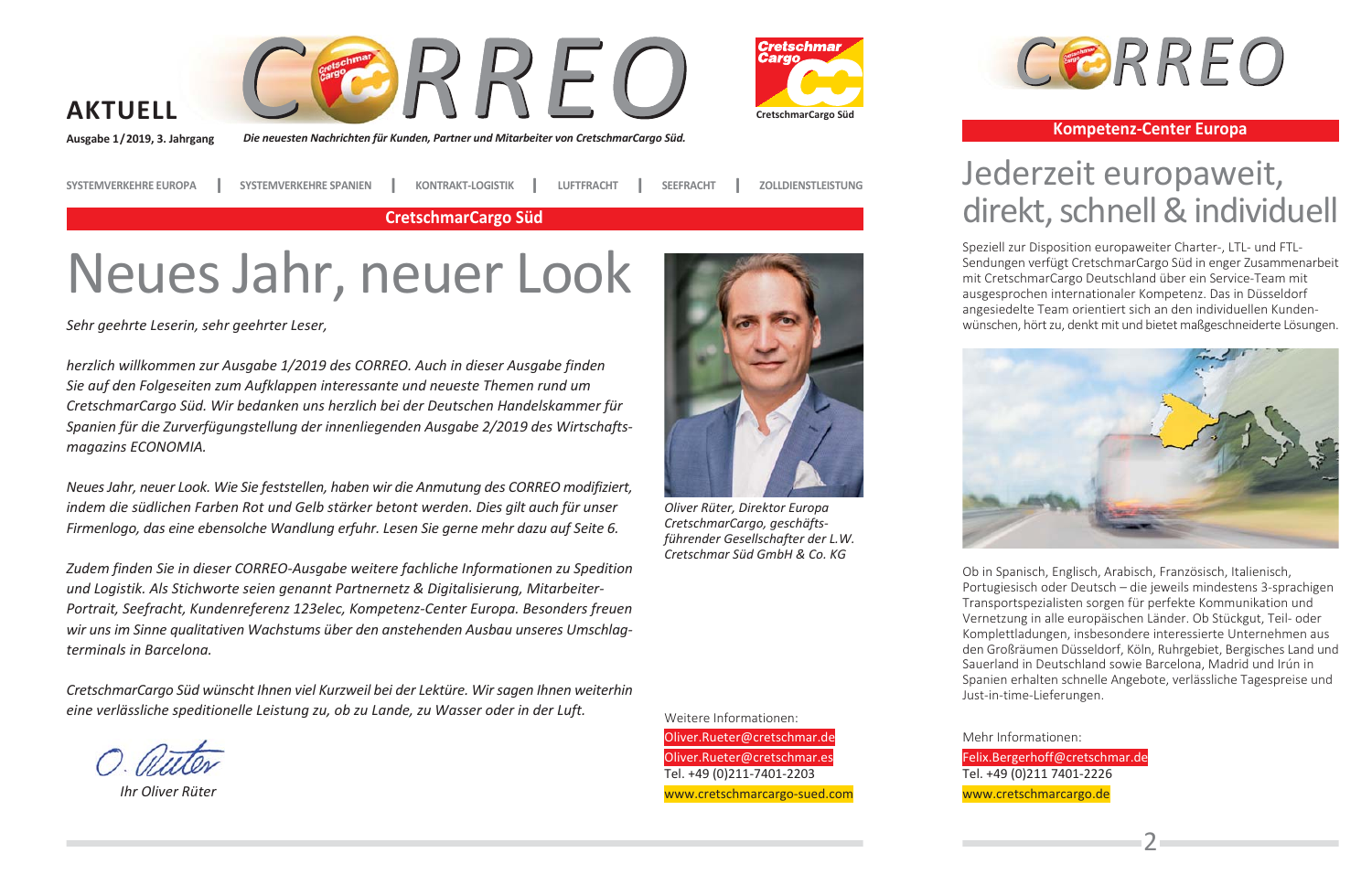

#### **Seefracht**

## Rindsleder-Seefracht von Mexiko nach Spanien

Das Gerben von Leder, darunter auch Rindsleder, hat in Spanien eine jahrhundertelange Bedeutung und geht zurück wahrscheinlich bis in die Römerzeit und darüber hinaus. etwa knapp 30 Kilometer von unserem Büro der Cretschmar NAVIS Española, S.L. in



Barcelona entfernt, zeugt die historische Fundstätte von St. Miquel d'Olèrdola von der Bedeutung des Gerbens auch in früheren Zeiten.

Wir freuen uns deshalb sehr, dass wir diese spanische Tradition mit dem Import von Rindsleder aus Mexiko per Seefracht aufrechterhalten und somit einen Beitrag leisten zur industriellen Weiterverarbeitung dieser Ware zum Beispiel zu Bekleidung, Schuhen, Polstermöbeln oder Accessoires, um nur einige zu nennen.

Die Gerbereijndustrie, naturgemäß stets verbunden mit der Tieraufzucht, hat sich in den vergangenen Jahren, bedingt durch die sich verändernden Märkte, die Globalisierung, geopolitischer Faktoren und Umweltaspekten neue selbsterhaltende Ziele gesetzt.



Gemeinsam mit R.H. Shipping, unserem Seefracht-Partner in Mexiko. erfolgt die Verschiffung der Rindsleder-Transporte in monatlichem Turnus über die Verbindung der Seehäfen Veracruz/Mexiko ostwärts über den Atlantik nach Valencia/Spanien.

Ab Valencia erfolgt die weitere Distribution der Ware an die entsprechenden Weiterverarbeitungsbetriebe.

Mehr Informationen:

Francisco.Collado@cretschmar-navis.es Tel: +34 937 724 157 www.cretschmarcargo.es





#### **AKTUELL**

Ausgabe 1/2019, 3. Jahrgang

Die neuesten Nachrichten für Kunden, Partner und Mitarbeiter von CretschmarCargo Süd.

#### Partner-Netzwerk / Digitalisierung

## System Alliance Europe unterstützt im Datenaustausch die gesamten Netzwerke seiner Partner



SYSTEM ALLIANCE EUROPE Alle Kooperationspartner der System the cargo network Alliance Europe, zu denen auch

CretschmarCargo Süd zählt, bilden bereits seit Jahren einen professionellen Verbund und stellen somit auf der Basis definierter Standards europaweit sämtliche Verkehre innerhalb des Verbundes sicher.

Neu ist, dass zukünftig alle Netzwerkpartner von CretschmarCargo und auch die, die nicht Teil des System Alliance Verbundes sind, durch die Nutzung dieser Datenarchitektur sowohl die Standards als auch die Stammdaten der System Alliance Europe nutzen können.

Damit wird auch im gesamten CretschmarCargo-Netzwerk der relevanterforderliche Datenfluss sichergestellt und die speditionellen Arbeitsprozesse transparent optimiert. Im Rahmen dieser Neuerung garantieren wir als CretschmarCargo Süd auch für kleinere Verkehre außerhalb der Kooperation eine 100%ige Qualität – mittels Sendungs- und Datenverfolgung.

IT-Architektur mit effizienten Leistungs-Tools Die Vorteile des Log-IT-Systems liegen für die Kunden auf der Hand.

So hilft der Leistungsbaustein CargoTrack die präzise Verfolgung aller

#### **IMPRESSUM**

Herausgeber: L.W. Cretschmar Süd GmbH & Co. KG. Reisholzer Bahnstraße 33. D-40599 Düsseldorf · Verantwortlich: Oliver Rüter Kontakt: Oliver.Rueter@cretschmar.de, Tel. +49(0) 211-7401-2203 · Redaktion + Gestaltung: WSK Kommunikation GmbH, Am Bandsbusch 83, D-40723 Hilden

Sendungen sicherzustellen und stets deren aktuellen Status zu kennen. Der CargoReport liefert Informationen und Analysen über Zustellungen und Services. Mithilfe von CargoAnalytics können die vorhandenen Daten ausgewertet und Arbeitsprozesse verfeinert werden. Der Baustein CargoCollect zeichnet Abholaufträge auf und bündelt diese über eine spezielle Webanwendung. Auch aussagefähige CO2-Werte lassen sich sammeln per CargoEmissions und können somit die Weichenstellung sein zur

gezielten Reduzierung von CO2-Emissionen. CargoPallet ist einTool, das einen klaren Überblick liefert hinsichtlich getauschter Paletten und so den Tauschprozess mit dem jeweiligen Speditionspartner erleichtert. Mit CargoClear lassen sich buchhalterische Prozesse vereinfachen mit dem Ziel Dokumente zu minimieren und Abläufe reibungsloser zu gestalten. Letztlich steht mit CargoUser ein Tool bereit, mit dem die jeweilige IT-Abteilung des Drittpartners den Zugang zu den Log-IT-Systemen schnell und einfach realisieren kann.

#### Wichtiger Schritt in die Zukunft

Die Integration und Anwendung von Log-IT ist nicht nur für Cretschmar ein wichtiger Schritt in Richtung Zukunft, sondern auch für die System Alliance Europe selbst. Denn Log-IT wird dazu beitragen, den Ausbau der führenden Speditions-Kooperation in Europa weiter voranzutreiben. Immer auch im Sinne der Kunden, denn je präziser die speditionellen Abläufe, desto zufriedener die Kunden.

Mehr Informationen:

 $\Delta$ 

#### Abel. Martinez@cretschmar.es Tel. +34 916 714 947 - Ext: (0)591 www.cretschmarcargo-sued.com

 $\mathbf{R}$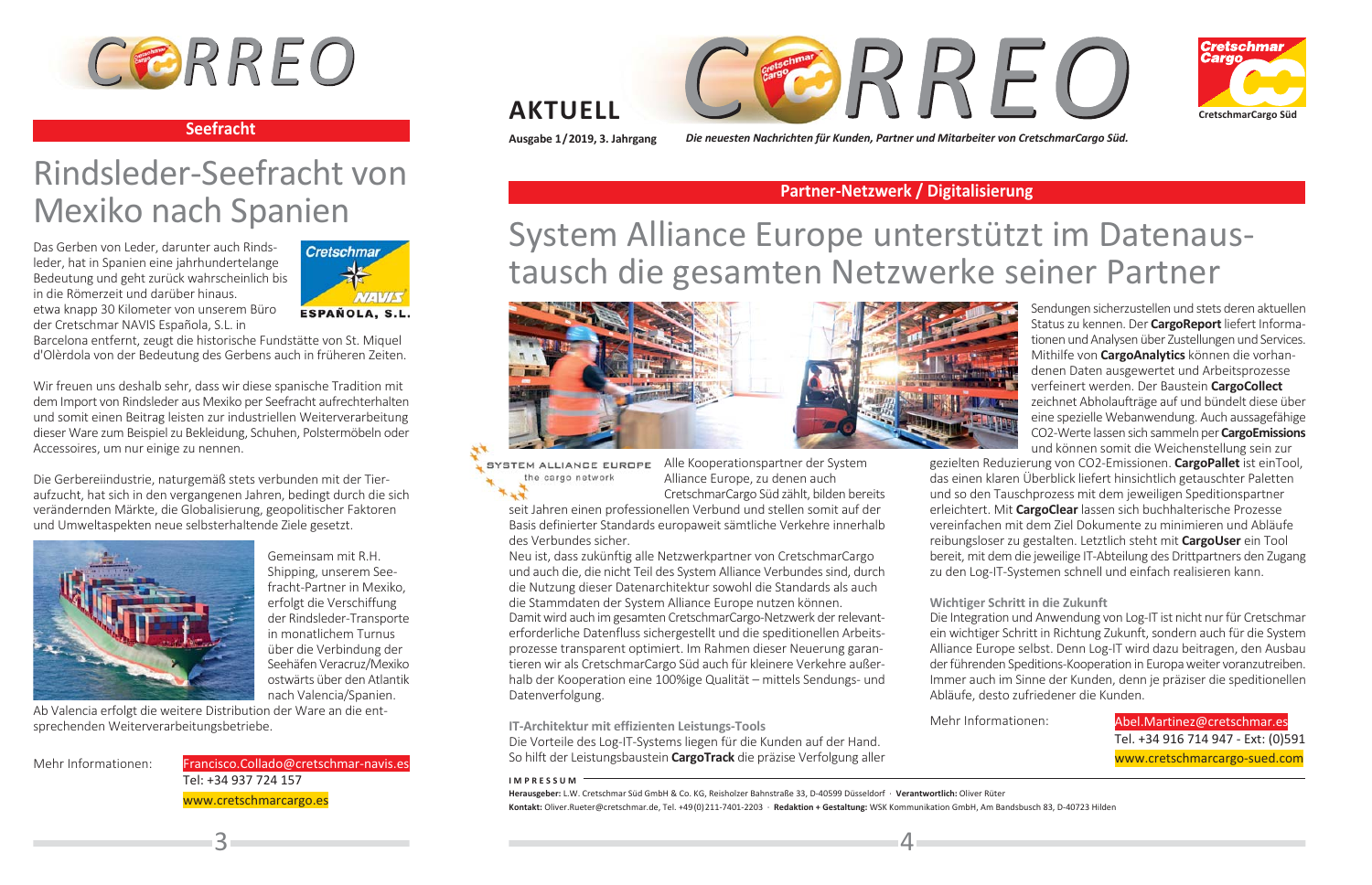

#### **Standorte Spanien**

### Umschlagterminal Barcelona wird erweitert

Cretschmar Española, S.A. ist weiterhin auf Wachstumskurs. Wir erweitern deshalb in 2019 die Lagerkapazitäten unsers Umschlagterminals in Castellbisbal (Barcelona) um 30%. Dies betrifft nicht nur die Lagerflächen für gängige Transportgüter, sondern im Wesentlichen die Kapazitäten für die Lagerung von chemischen Produkten unter Berücksichtigung spezieller sicherheitsrelevanter Einrichtungen. Hiermit entsteht im Norden von Barcelona auf 10.000 qm eine einzigartige Möglichkeit zur Einlagerung von Gefahrgütern.



Dieser Blick nach vorne, die Realisierung von Investitionen und die Bereitschaft, stetig neue Herausforderungen anzunehmen, ist nur möglich durch Kundennähe, durch Engagement und Leistung. Das Ergebnis dieses Prozesses ist einerseits eine hohe Qualitätsquote und andererseits das Vertrauen, das uns seitens der Kunden entgegengebracht wird. Wir arbeiten stetig daran, dass dies so bleibt.

> Mehr Informationen: Joseluis.Carmona@cretschmar.es Tel. (+34) 937 724 154 - Ext: 310 www.cretschmar.es





#### **AKTUELL**

Ausgabe 1/2019, 3. Jahrgang

Die neuesten Nachrichten für Kunden, Partner und Mitarbeiter von CretschmarCargo Süd.

#### In eigener Sache

## Neuer Auftritt traditionell & digital

Die L.W. Cretschmar Süd GmbH & Co KG mit ihrer Tochtergesellschaft Cretschmar Española, S.A. ist Teil der CretschmarCargo Familie und hat sich deshalb seit Gründung in 2017 naturgemäß an das Corporate Design bzw. das Erscheinungsbild von CretschmarCargo in Deutschland angelehnt. Dies zeigte sich insbesondere in der Farbgebung Blau-Gelb, die nicht nur im Firmenlogo sondern auch in der Geschäfts- und Briefpost, in Visitenkarten, in Drucksachen jeglicher Art bis hin zu PowerPoint-Präsentationen und dem Internet-Auftritt ihre Ausprägung fand.

#### Stärkere Betonung der südeuropäischen Wurzeln

Vor dem Hintergrund der langjährigen Präsenz in Spanien, die in das Jahr 1968 zurückreicht, hat Cretschmar Española, S.A. und damit auch die Muttergesellschaft L.W. Cretschmar Süd GmbH & Co. KG in jüngster Zeit eine farblich-optisch stärkere Anlehnung an die iberische Halbinsel

vorgenommen. Das Logo CretschmarCargo blieb in seiner Form und Typografie erhalten. wechselte aber in der Farbgebung auf Rot-Gelb. Der ursprüngliche Blau-Anteil in Drucksachen aller Art wandelte sich in zunehmende Rot-Anteile, wie diese CORREO-Ausgabe auf anschauliche Weise belegt. Zudem ist unser neuer Auftritt nicht



6

mehr so kräftig plakativ sondern in Typografie und genereller Anmutung etwas schlanker, feiner, softiger und zurückhaltender.

#### **Neue Website**

Selbstverständlich erfuhr auch unser Internet-Auftritt eine Verjüngung und gleichzeitige digitale Erfrischung auf Basis der vorgenommenen



Änderungen in Farbgebung und Typografie. Ganz wesentlich ist dabei das so genannte Responsive-Lavout der neuen Website, so dass diese auf Eigenschaften des jeweils benutzten Endgerätes, vor allem in Form von Smartphones und Tablets, reagieren kann. Hinzu kommt ein insgesamt moderner anmutender Seitenaufbau, der es durch Scrollen erlaubt, einen schnellen Überblick über die Leistungsbereiche von CretschmarCargo Süd zu erhalten. Sprachlich sind wir in Spanisch, Deutsch und Englisch vertreten.

Schauen Sie mal rein und machen Sie sich selbst ein Bild.

> Mehr Informationen: Oliver.Rueter@cretschmar.es Tel. +49 (0)211-7401-2203 www.cretschmarcargo-sued.com

51